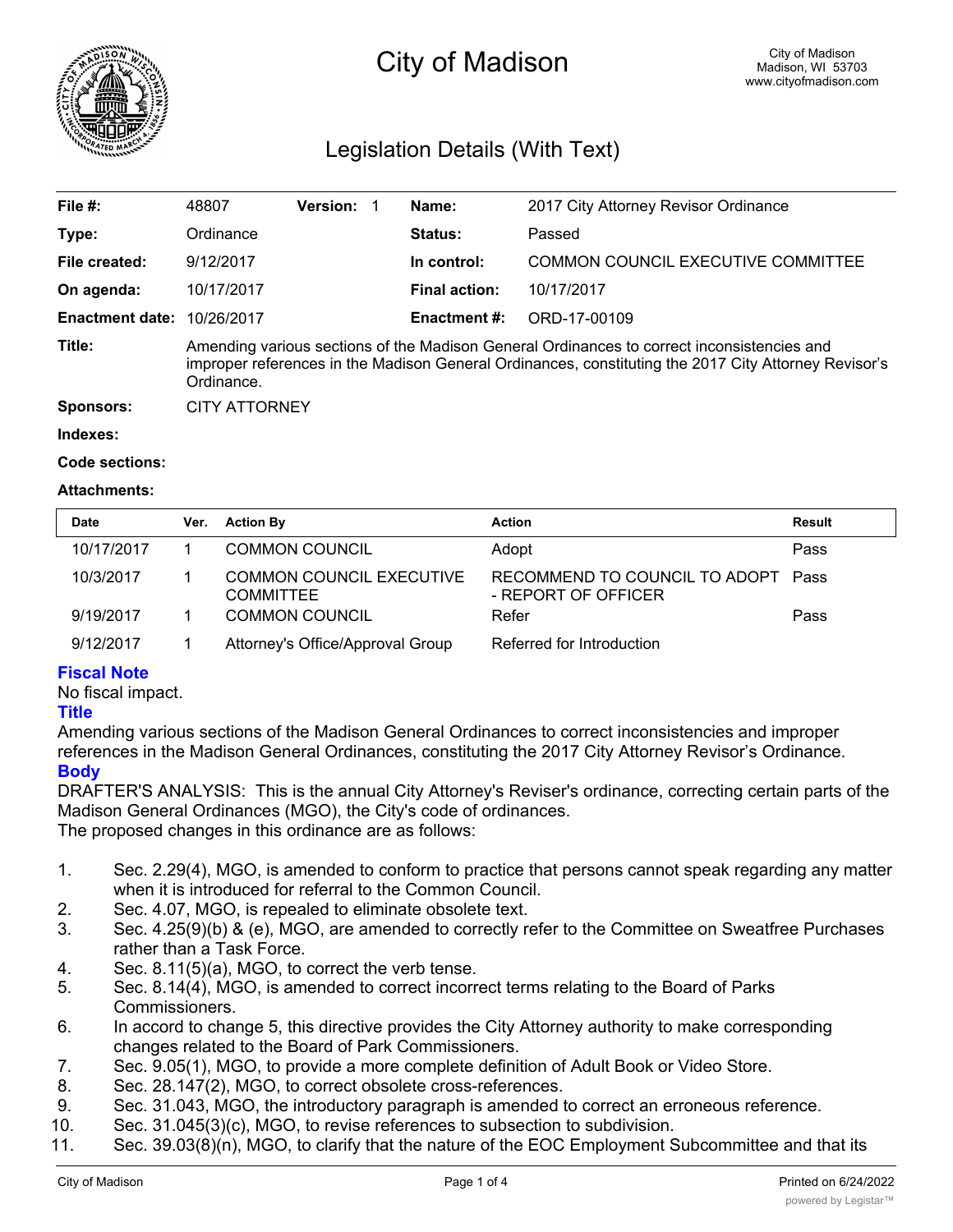quorum will be based on the actual voting membership at any given time.

\*\*\*\*\*\*\*\*\*\*\*\*\*\*\*\*\*\*\*\*\*\*\*\*\*\*\*\*\*\*\*\*\*\*\*\*\*\*\*\*\*\*\*\*\*\*\*\*\*\*\*\*\*\*\*\*\*\*\*\*\*\*\*\*\*\*\*\*\*\*\*\*\*\*\*\*\*\*\*\*\*\*\*

The Common Council of the City of Madison do hereby ordain as follows:

1. Subsection (4) of Section 2.29 entitled "Persons' Right to Address Common Council" of the Madison General Ordinances is amended to read as follows:

"(4) No person shall be permitted to speak on petitions and communications any matter when first introduced before the Common Council and which are when the matter is scheduled to be referred and reported back at a later meeting."

2. Section 4.07 entitled "Time for Payment of Taxes; Interest; Penalty" of the Madison General Ordinances is hereby repealed.

3. Subdivisions (b) entitled "Composition and Appointment of Members" and (e) entitled "Meeting Schedule" of Subsection (9) entitled Committee on Sweatfree Purchases" of Section 4.25 entitled "Procurement of Items of Apparel "of the Madison General Ordinances are amended to read as follows:

- "(b) Composition and Appointment of Members. The Ad Hoc Task Force Committee on Sweatfree Purchases shall consist of five (5) voting members and one (1) alternate member. Membership shall include one (1) alderperson who serves concurrently as an appointed member of the Finance Committee. The remaining four (4) members and one alternate shall be residents of the City of Madison of legal voting age. At least one (1) of the remaining four members shall be a student representative on the University of Wisconsin-Madison's Labor Licensing Committee. Appointments shall be made by the Mayor, subject to the approval of the Common Council."
- "(e) Meeting Schedule. The Task Force Committee shall meet as often as necessary, but at minimum four times per year."

4. Subdivision (a) of Subsection (5) entitled "Assessment Upon Lots" of Section 8.11 entitled "Forest Hill Cemetery" of the Madison General Ordinances is amended to read as follows:

"(a) The Parks Commissioners is are hereby authorized and empowered to make annual assessments upon the lots, or parts of lots, in Forest Hill Cemetery subject to the limitations provided in Section 157.11 of the Wisconsin Statutes."

5. Subsection (4) of Section 8.14 entitled "Vending in Public Parks" of the Madison General Ordinances is amended to read as follows:

"(4) After review of the application under the criteria set forth above, and any other criteria or guidelines established by the Commission Board, the Commission Board may grant or deny the permit. If the designee of the Parks Division reviews an application, s/he may issue the permit or recommend denial to the Board of Parks Commissioners based upon the criteria set forth subsection (3) or any other criteria or guidelines established by the Commission. The designee shall place the matter of the application and recommended denial on the agenda for the next available Commission Board meeting and notify the applicant of the time and place for the meeting. The Commission Board may grant or deny the permit and shall consider the recommendation of the designee of the Parks Division and the criteria found herein. If a permit is denied, the Commission Board shall state the reasons in writing and provide the written determination to the applicant within ten (10) days of the determination."

6. The City Attorney is directed to make corresponding changes to other City ordinances to correct the terms related to Board of Parks Commissioners, Parks Commissioners and the Board.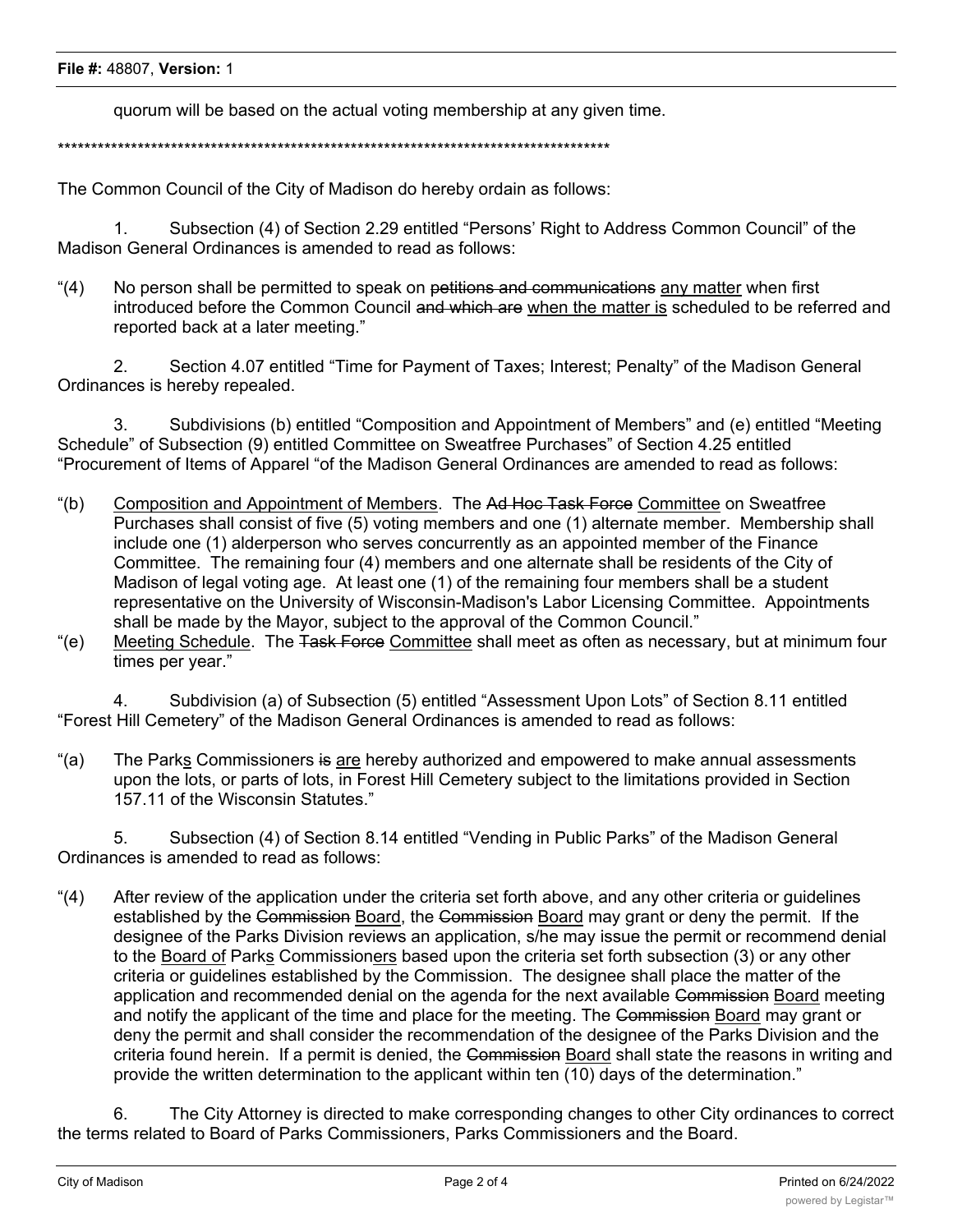7. Subsection (1) entitled "Definitions" of Section 9.05 entitled "Adult Entertainment Establishments and Adult Entertainment Taverns" of the Madison General Ordinances is amended by amending therein the following to read as follows:

"Adult Book or Video Store. An adult book store or video store is an establishment which is used for selling, renting or loaning, for monetary consideration, the following materials, when such activity constitutes a substantial or significant part of the business conducted therein:"

8. Subsection (2) entitled "Prohibitions" of Section 28.147 entitled "Negative Use Restrictions Prohibited as Against Public Policy" of the Madison General Ordinances is amended to read as follows:

"(2) Prohibitions. Notwithstanding Sec.  $28.04(1)(c)$   $28.004(4)$ , a private agreement that purports to impose negative use restrictions upon real property in the City so as to prohibit or have the economic or practical effect of prohibiting the use of such real property for grocery store or drug store purposes after a grocery store or drug store owner or operator has terminated grocery store or drug store operations on such real property, when such use would otherwise be permitted (including as a conditional use) under the zoning ordinance, shall be against public policy, void, and unenforceable. The foregoing prohibition shall apply whether the private agreement is incorporated in a deed restriction, a restrictive covenant, a lease or memorandum of lease, or any other instrument. This prohibition applies to all such private agreements, including those created prior to the effective date of this section. In addition to any penalty imposed by Sec. 28.12(14) 28.207(1), the City may institute appropriate action relating to any such private agreement pursuant to Wis. Stat. § 62.23(8). The penalty provisions of Sec. 28.12(14) 28.207(1) shall not apply to such private agreements entered into prior to the effective date of this section."

9. The introductory paragraph of Section 31.043 entitled "Urban Design Commission and Comprehensive Design Review" of the Madison General Ordinances is amended to read as follows:

"The authority of the Urban Design Commission of the City of Madison ("UDC") to act upon all matters relating to signs shall be exclusively as described herein and Sec. 33.24. The fee for any application to the UDC under this section shall be as described in the fee section, 31.041(3)."

10. Paragraphs 2., 3., and 4. of Subdivision (c) entitled "Public Right-of-Ways" of Subsection (3) entitled "Hazardous or Prohibited Signs, Structures and Conditions" of Section 31.045 entitled "Unsafe and Unlawful Signs and Structures" of the Madison General Ordinances are amended to read as follows:

- "2. This subsection subdivision does not apply to those matters set forth in Sec. 3.14(4)(i), MGO. This is a Charter Ordinance adopted pursuant to Wis. Stat. § 66.0101, and Article XI, Sec. 3 of the Wisconsin Constitution.
- 3. This subsection subdivision does not apply to signs on City-sponsored bicycle-sharing facilities set forth in Sec. 10.33, MGO.

This is a Charter Ordinance adopted pursuant to Wis. Stat. § 66.0101, and Article XI, Sec. 3 of the Wisconsin Constitution, and shall be effective upon sixty (60) days from passage and publication, subject to the referendum procedures of Wis. Stat. § 66.0101(5).

4. This subsection subdivision does not apply to Government Building Identification Signs and Promotional and Decorative Banners under Sec. 31.07(5)(f).

This is a Charter Ordinance adopted pursuant to Wis. Stat. § 66.0101, and Article XI, Sec. 3 of the Wisconsin Constitution, and shall be effective upon sixty (60) days from passage and publication, subject to the referendum procedures of Wis. Stat. § 66.0101(5)."

11. Subdivision (n) entitled "Equal Opportunities Commission Employment Subcommittee" of Subsection (8) entitled "Employment Practices" of Section 39.03 entitled "Equal Opportunities Ordinance" of